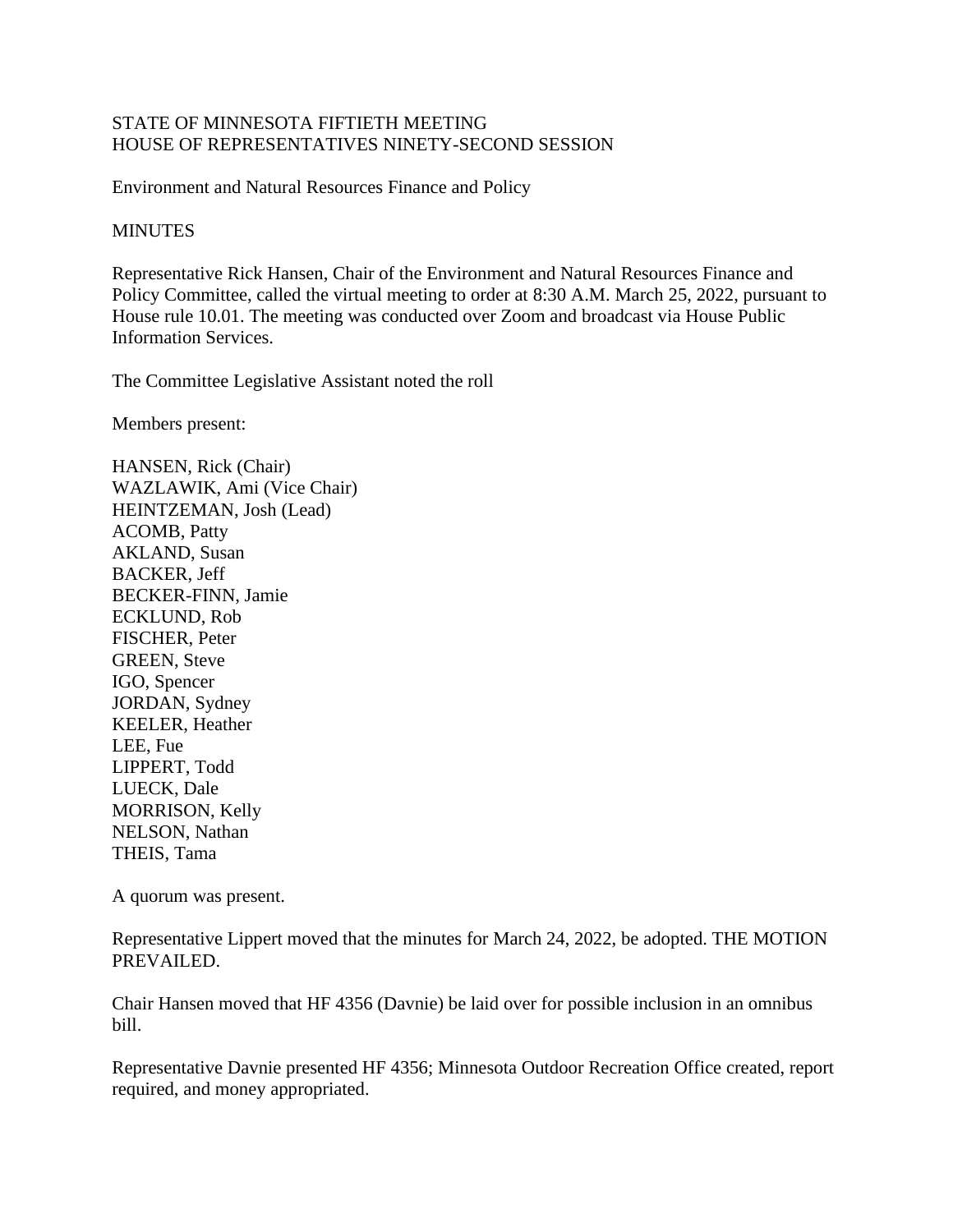Testifying on HF 4356:

- Matt Gruhn, President, Marine Retailers Association of the Americas.
- Jill Sims, Great Lakes Region Policy and Engagement Manager, National Marine Manufacturers Association.
- Sarah Milligan-Toffler, President, Children & Nature Network.
- Laura Preus, Division of Parks and Trails Section Manager Minnesota Department of Natural Resources (DNR).
- Lauren Bennett McGinty, Director, Explore Minnesota.
- Katy Friesz, Winnebago Industries.

Chair Hansen renewed his motion that HF 4356 be laid over for possible inclusion in an omnibus bill. The bill was laid over.

Representative Lippert moved the HF 2904 (Lippert) be recommended to be re-referred to the Transportation Finance and Policy Committee.

Representative Lippert moved that the A3 amendment be adopted. THE AMENDMENT WAS ADOPTED.

Representative Lippert presented HF 2904, as amended; Accelerated conservation planting, living snow fences, and ash tree replacement funding provided, and money appropriated.

Testifying on HF 2904, as amended:

- David Bennet, Public Works Director, City of Northfield.
- Karen Zumach, President, Minnesota Shade Tree Advisory Committee.
- Jim Calkins, Member, Minnesota Nursery and Landscape Association.

Representative Keeler moved that the A1 amendment be adopted. Representative Keeler presented the A1 amendment.

Testifying on the A1 amendment:

- Heather Nesemeier, Citizen.

Representative Keeler renewed her motion that the A1 amendment be adopted. THE MOTION PREVAILED. THE AMENDMENT WAS ADOPTED.

Representative Lippert renewed his motion that HF 2904, as amended, be recommended to be rereferred to the Transportation Finance and Policy Committee.

Chair Hansen directed the clerk to take the roll on HF 2904, as amended.

AYES: HANSEN, Rick WAZLAWIK, Ami ACOMB, Patty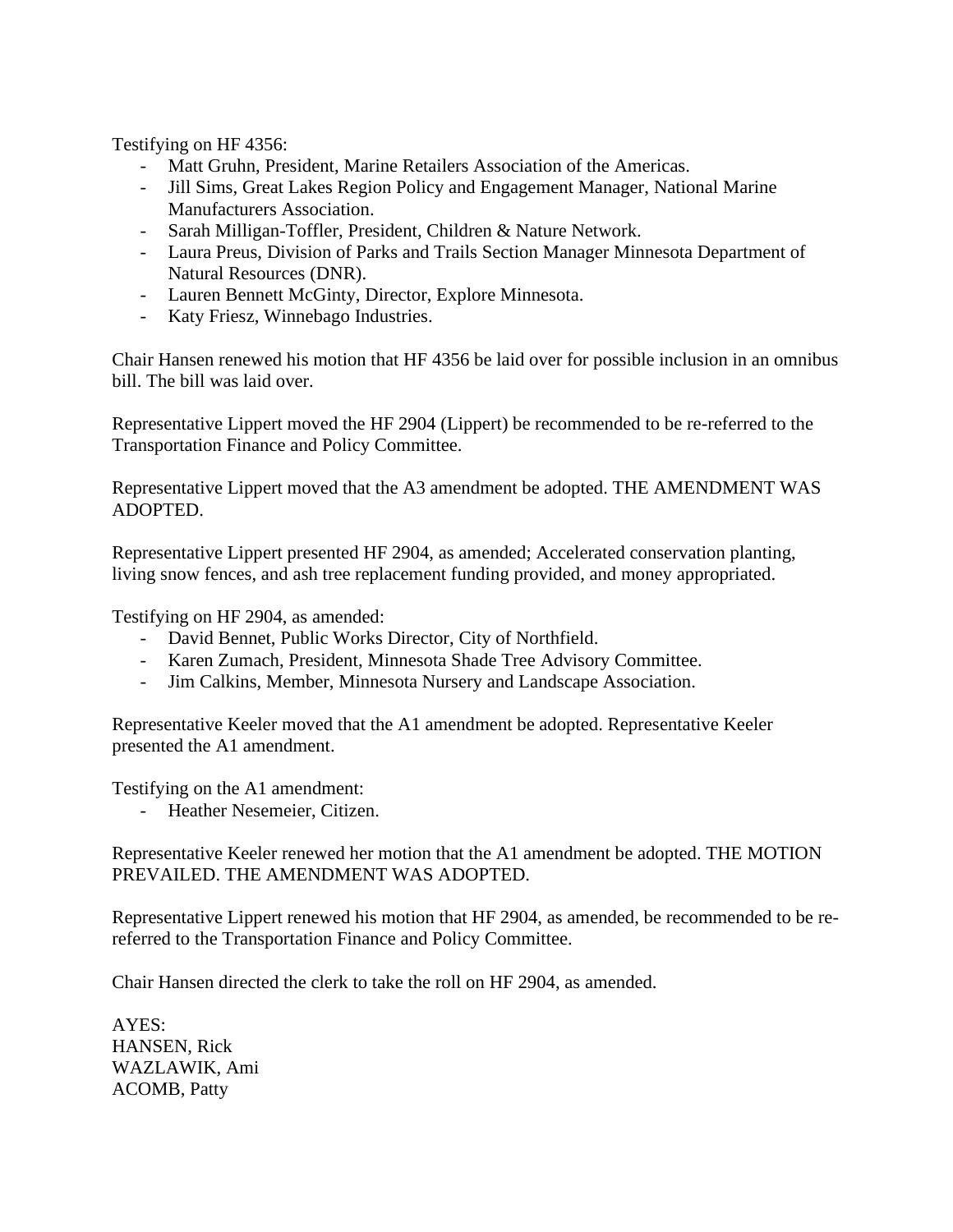BECKER-FINN, Jamie ECKLUND, Rob FISCHER, Peter JORDAN, Sydney KEELER, Heather LEE, Fue LIPPERT, Todd MORRISON, Kelly

NAYS: HEINTZEMAN, Josh AKLAND, Susan BACKER, Jeff GREEN, Steve IGO, Spencer LUECK, Dale NELSON, Nathan THEIS, Tama

There being 11 ayes and 8 nays, THE MOTION PREVAILED.

Representative Becker-Finn moved that HF 4360 (Becker-Finn) be recommended to be rereferred to the Judiciary Finance and Civil Law Committee.

Representative Becker-Finn moved that the A1 amendment be adopted. THE MOTION PREVAILED. THE AMENDMENT WAS ADOPTED.

Representative Becker-Finn presented HF 4360, as amended; Abandoned pipeline disposition provided, and pipeline abandonment plan required.

Testifying on HF 4360, as amended:

- Sam Benson, Policy Associate, Minnesota Interfaith Power & Light.
- Mark Piazza, Senior Policy Advisor, American Petroleum Institute (API).

Representative Becker-Finn renewed her motion that HF 4360, as amended, be recommended to be re-referred to the Judiciary Finance and Civil Law Committee.

Chair Hansen directed the clerk to take the roll on HF 4360, as amended.

AYES: HANSEN, Rick WAZLAWIK, Ami ACOMB, Patty BECKER-FINN, Jamie FISCHER, Peter JORDAN, Sydney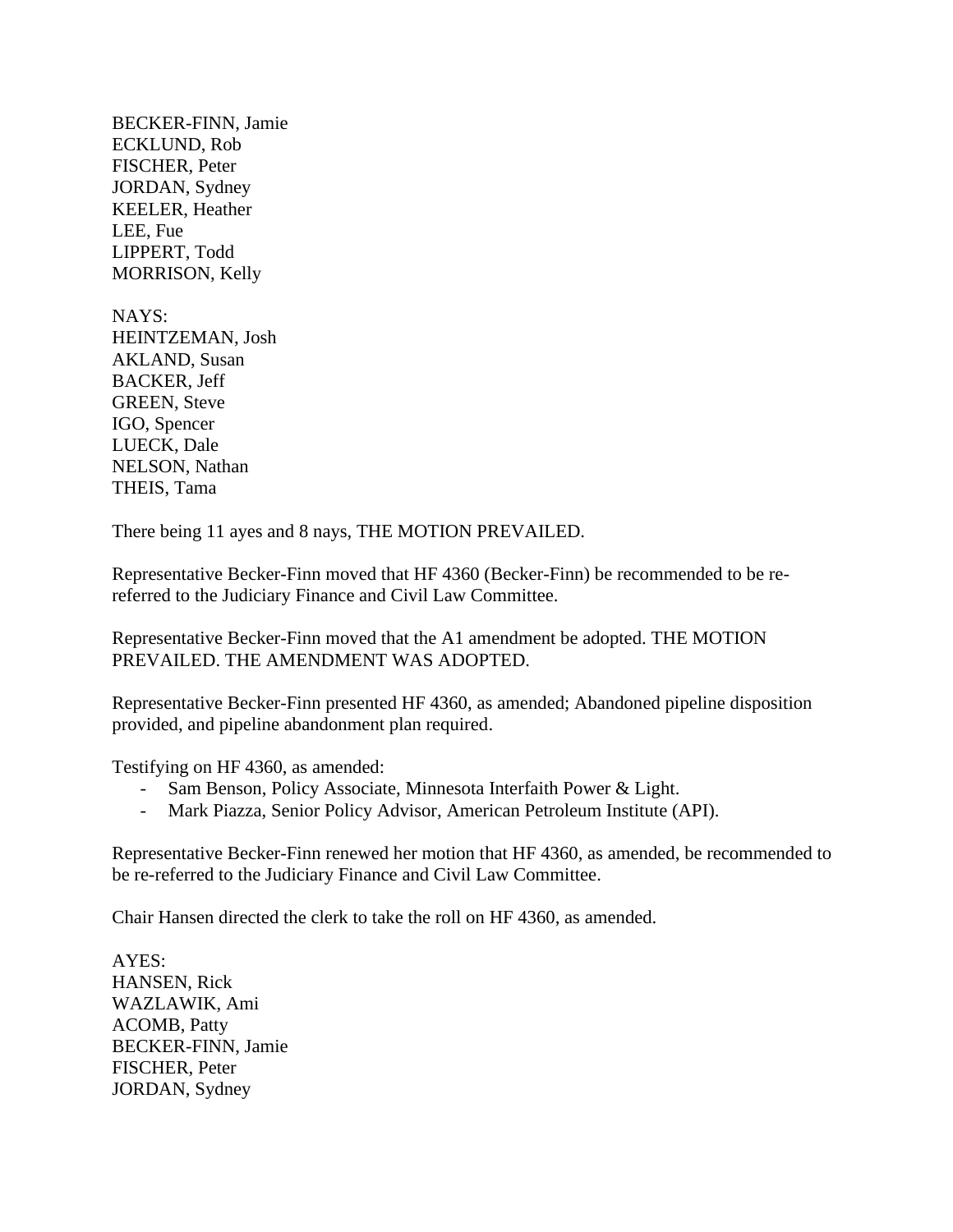KEELER, Heather LEE, Fue LIPPERT, Todd MORRISON, Kelly

NAYS: HEINTZEMAN, Josh AKLAND, Susan BACKER, Jeff GREEN, Steve IGO, Spencer LUECK, Dale NELSON, Nathan THEIS, Tama

EXCUSED: ECKLUND, Rob

There being 10 ayes, 8 nays and 1 excused, THE MOTION PREVAILED.

Vice-Chair Wazlawik assumed the gavel at 9:51 A.M.

Representative Hansen moved that HF 3947 (Hansen) be laid over for possible inclusion in an omnibus bill.

Representative Hansen presented HF 3947; Feedlot permit financial assistance required, inventories and reports required, and money appropriated.

Testifying on HF 3947: Aaron Klemz, Chief Strategy Officer, Minnesota Center for Environmental Advocacy (MCEA). Russ Hilbert, Minnesota Association of County Feedlot Officers. Brian Martinson, Policy Analyst, Association of Minnesota Counties (AMC).

Representative Hansen renewed his motion that HF 3947 be laid over for possible inclusion in an omnibus bill. The bill was laid over.

Vice-Chair Wazlawik adjourned the committee at 10:15 A.M.

\_\_\_\_\_\_\_\_\_\_\_\_\_\_\_\_\_\_\_\_\_\_\_\_\_\_\_\_\_\_